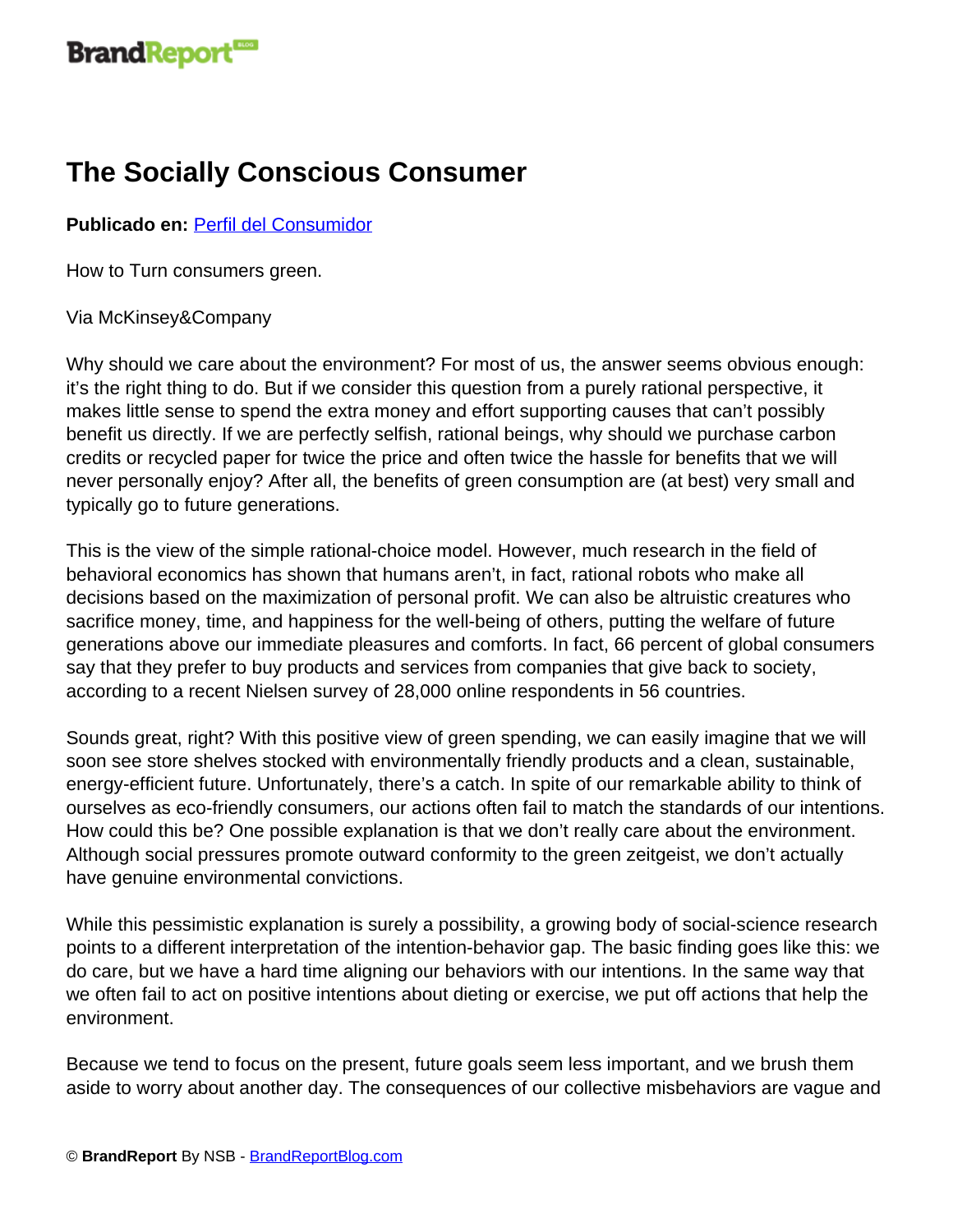

(to some degree) uncertain, and their cumulative effects on the environment would be devastating only in the distant future. In addition, environmental issues are complex and overwhelmingly expansive. For example, it's no easy task for anyone to calculate the environmental impact of a one-degree increase in global temperature. And because the problem is so large, it's hard to see how any one of our individual actions can produce a useful result.

**This is sometimes called the "drop in the bucket" effect. Interestingly, one way to overcome it is by appealing to emotions rather than giving logical reasons for a particular course of action. We rarely spring into action when we are presented with statistics or lectured on the devastating effects of X or Y, but we often do act when confronted with vivid examples of misery (take, for example, a drowning polar bear).**

With all these factors loaded against green consumer behavior, what can we do to encourage more environmentally responsible purchasing? Can we rely on government regulation to enforce environmental standards? Unfortunately, legislators are often more focused on pleasing their constituents in the short term (and remaining in office) than on protecting the environment, particularly because the latter often imposes substantial short-term pain in exchange for delayed long-term benefits. Rather than relying on legislators to intervene, manufacturers and retailers can take on the responsibility of creating products that promote greener spending. For example, we can use insights from behavioral economics to create smartphone apps that harness peer pressure to influence the decision process; if a consumer buys an app that tracks shopping expenses and informs his social network about his purchases, social pressure to be green might encourage him to make more sustainable spending decisions.

How about providing information to individual consumers? The rational assumption is that many failures in decision making can be corrected by supplying individuals with additional information. In theory, consumers will take the information provided to them and use it to make better decisions. Unfortunately, this view ignores ample evidence showing that consumers are bad at collecting relevant information and putting it to good use. In 2009, for example, New York City mandated that all fast-food restaurants post calorie-count information on their menus. You'd expect this information to motivate rational consumers to eat fewer calories, pushing obesity rates down. However, such interventions have had little effect on actual behavior.

What if a lack of information isn't the problem? What if consumers just need a little push to get them to behave in their own best interest? If our goal is to reduce unhealthy overeating in fast-food restaurants, for instance, we could simply invite diners to eat less. In a field study at a Chinesestyle fast-food restaurant, my colleagues and I tested this very assumption. We asked customers whether they would like to substitute a half portion of their chosen side dish for the default 10-oz portion. Perhaps surprisingly, about a third of them happily agreed.

Similarly, most of us understand that texting while driving is an unsafe practice. Yet many people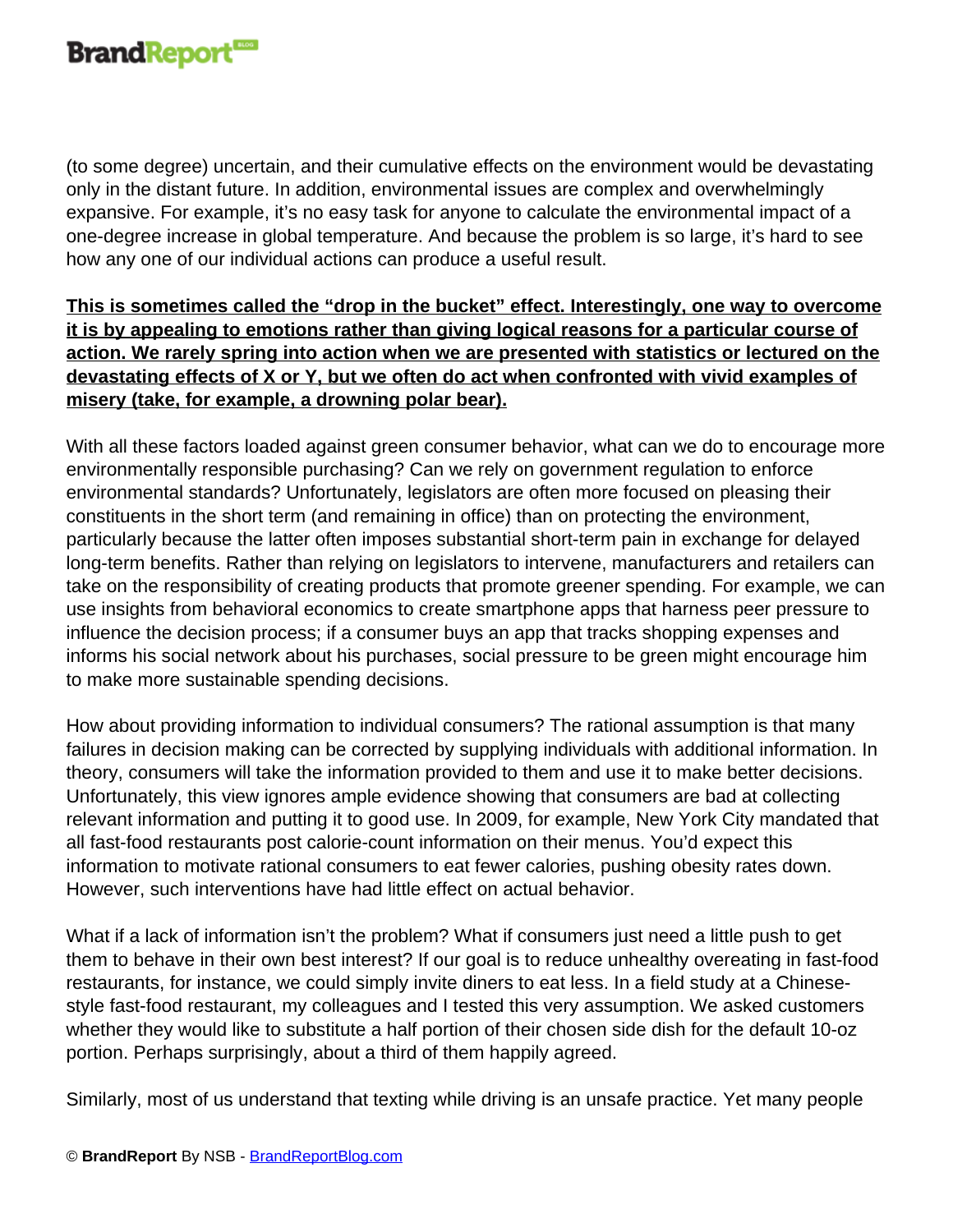## **Brand Report**

still text and drive. Accident rates actually increased after many states outlawed texting while driving. Why? Because many drivers tried to hide their behavior by texting under the wheel, increasing the risk of an accident for the sake of avoiding a ticket.

Information clearly isn't the problem in the sustainability realm. We are inundated with statistics on global warming, water conservation, fuel efficiency, and myriad other environmental concerns. This information is right at our fingertips, readily available and sometimes even shoved into our ear canals. Yet it doesn't seem to get results. While we may be able to change beliefs through informational appeals, igniting action is a different story. If we want to influence behavior, we can't assume that providing information will do the trick.

Rather, we need to expand our scope and look for barriers and motivations that aren't based on information alone. For example, most of us find it difficult to change old habits. If we aren't in the habit of turning off lights, checking tire pressure, or showering efficiently, it's very hard to adopt these behaviors and make them stick. A better approach is to address one-time decisions that have a large impact on energy consumption. To do this, interventions need to interrupt the decision chain at those crucial moments when consumers are installing heating systems in their houses or purchasing new kitchen appliances, actions that might seem minor but can have a significant longterm impact.

When someone is buying or selling a new home, for example, the decision point is brief but can have a profound effect. The marginal cost of an energy-efficient refrigerator or a "smart" thermostat is negligible compared with that of buying a new house or renovating an existing house. At such pivotal points, solutions from behavioral economics can be applied to encourage greener spending in the moment, thus locking in environmentally friendly behavior over the long term. Just as savings rates rise when employees precommit to transferring a certain percentage of their income into retirement-savings accounts, sustainability can rise when consumers commit to green consumption patterns via one-time purchasing decisions.

Because we encounter so many energy-related decisions, it becomes cognitively exhausting to consider all of them, all of the time. We can lighten the cognitive load by selectively asking individuals to consider the environment when it counts most. For example, we can provide simple product comparisons within the same domain so that product differences are conspicuously highlighted at the point of sale (that is, contrasting incandescent light bulbs with more efficient CFL or LED bulbs).

Sensible product design can also reduce cognitive burdens and boost sustainability. We should sell thermostats that easily and automatically find the most efficient settings, program energy-saving defaults into all appliances before they leave the factory, and design environments so that they encourage greener behavior. In one study, researchers decreased the size of home trash cans and found that residents produced less trash. If we want to encourage people to do more recycling and